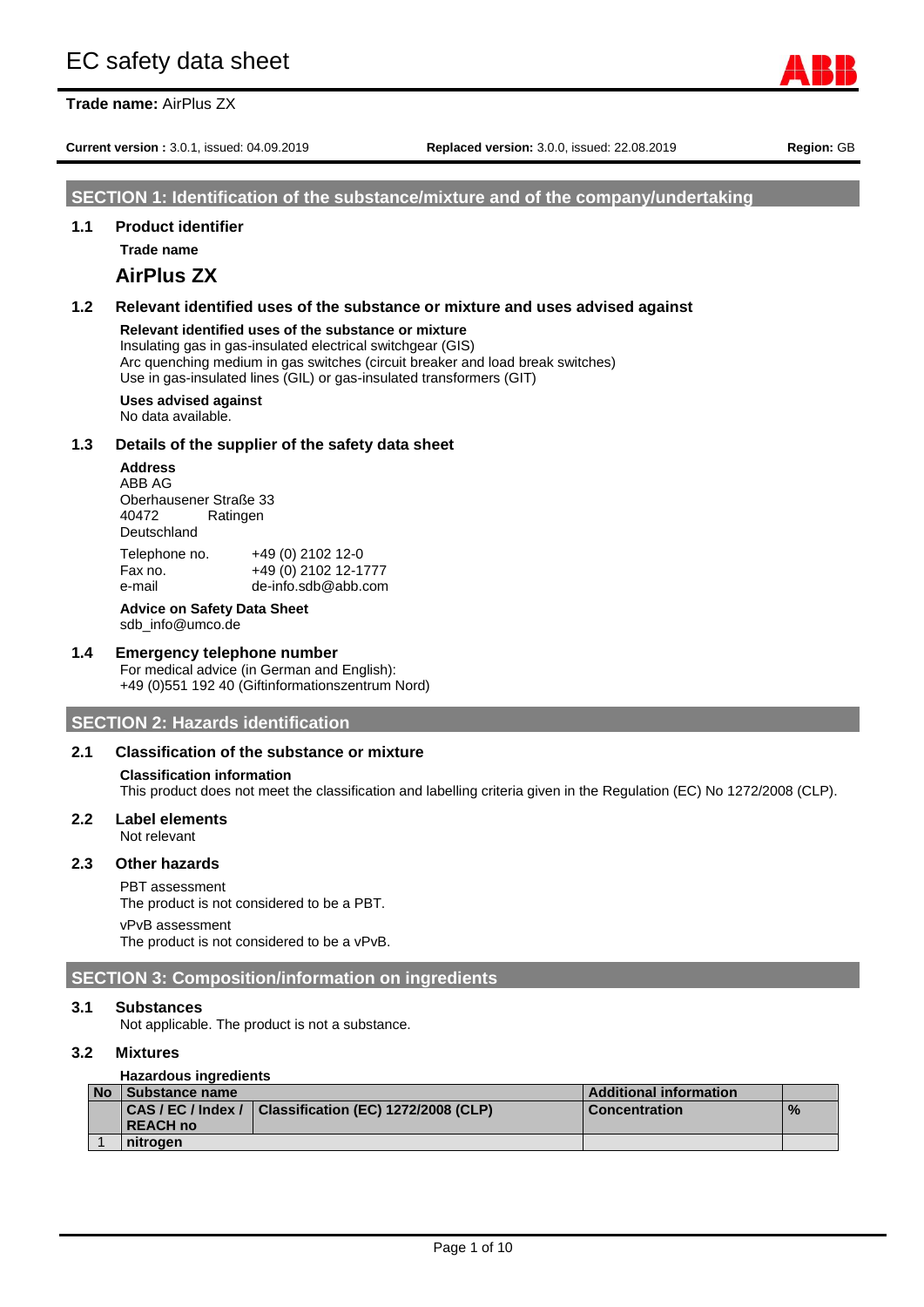**Current version :** 3.0.1, issued: 04.09.2019 **Replaced version:** 3.0.0, issued: 22.08.2019 **Region:** GB

| 7727-37-9         | Press. Gas; H280 | $>=$ | $50.00 - c$ | 70.00 Vol% |  |
|-------------------|------------------|------|-------------|------------|--|
| 231-783-9         |                  |      |             |            |  |
| -                 |                  |      |             |            |  |
|                   |                  |      |             |            |  |
| -                 |                  |      |             |            |  |
|                   |                  |      |             |            |  |
| oxygen            |                  |      |             |            |  |
| 7782-44-7         | Ox. Gas 1; H270  | $>=$ | $10.00 - c$ | 25.00 Vol% |  |
| 231-956-9         | Press, Gas       |      |             |            |  |
|                   |                  |      |             |            |  |
| 008-001-00-8<br>- |                  |      |             |            |  |

Full Text for all H-phrases and EUH-phrases: pls. see section 16

| <b>No</b>   | <b>Note</b> | <b>Specific concentration limits</b> | <b>M-factor</b><br>(acute) | <b>M-factor</b><br>(chronic) |
|-------------|-------------|--------------------------------------|----------------------------|------------------------------|
| $\sim$<br>_ |             |                                      |                            |                              |

Full text for the notes: pls. see section 16 "Notes relating to the identification, classification and labelling of substances ((EC) No 1272/2008, Annex VI)".

| <b>Additional ingredients</b> |                                                                                   |                                                          |                               |               |            |  |
|-------------------------------|-----------------------------------------------------------------------------------|----------------------------------------------------------|-------------------------------|---------------|------------|--|
| <b>No</b>                     | Substance name                                                                    |                                                          | <b>Additional information</b> |               |            |  |
|                               | Classification (EC) 1272/2008 (CLP)<br>CAS / EC / Index /<br><b>Concentration</b> |                                                          |                               | $\frac{9}{6}$ |            |  |
|                               | <b>REACH no</b>                                                                   |                                                          |                               |               |            |  |
|                               |                                                                                   | 1,1,1,3,4,4,4-heptafluoro-3-(trifluoromethyl)butan-2-one |                               |               |            |  |
|                               | 756-12-7                                                                          |                                                          | $>=$                          | $10.00 - c$   | 25.00 Vol% |  |
|                               | 690-995-3                                                                         |                                                          |                               |               |            |  |
|                               |                                                                                   |                                                          |                               |               |            |  |
|                               | 01-2120052367-56                                                                  |                                                          |                               |               |            |  |

### **SECTION 4: First aid measures**

#### **4.1 Description of first aid measures**

#### **General information**

Remove affected person from danger area, lay him down. In case of persisting adverse effects, consult a physician.

#### **After inhalation**

Remove affected persons from dangerous area by observing suitable respiratory protection measures. Ensure supply of fresh air. If breathing is irregular or stopped, administer artificial respiration. In case of persisting adverse effects consult a physician.

#### **After skin contact**

Wash off with soap and water.

#### **After eye contact**

Remove contact lenses. Rinse eye thoroughly under running water keeping eyelids wide open and protecting the unaffected eye (at least 10 to 15 minutes).

#### **After ingestion**

Rinse mouth thoroughly with water.

#### **4.2 Most important symptoms and effects, both acute and delayed**

No data available.

#### **4.3 Indication of any immediate medical attention and special treatment needed** No data available.

# **SECTION 5: Firefighting measures**

#### **5.1 Extinguishing media**

#### **Suitable extinguishing media**

Extinguishing measures to suit surroundings.

**Unsuitable extinguishing media** Not relevant

#### **5.2 Special hazards arising from the substance or mixture**

In the event of fire, the following can be released: Carbon monoxide and carbon dioxide; Hydrogen fluoride (HF)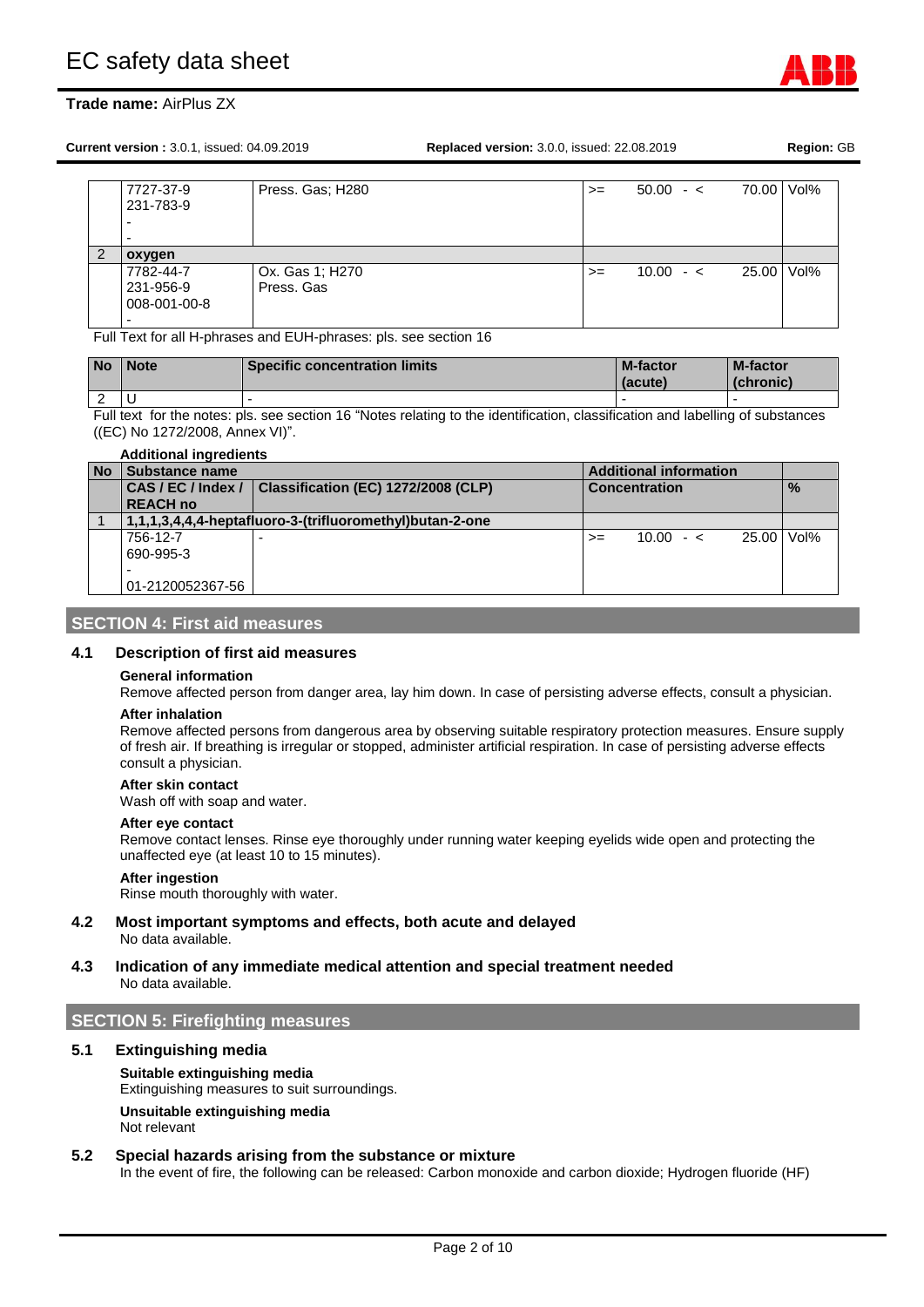**Current version :** 3.0.1, issued: 04.09.2019 **Replaced version:** 3.0.0, issued: 22.08.2019 **Region:** GB

#### **5.3 Advice for firefighters**

Use self-contained breathing apparatus. Wear full protective suit.

# **SECTION 6: Accidental release measures**

#### **6.1 Personal precautions, protective equipment and emergency procedures**

#### **For non-emergency personnel**

Refer to protective measures listed in sections 7 and 8. Ensure adequate ventilation.

#### **For emergency responders**

Personal protective equipment (PPE) - see Section 8.

#### **6.2 Environmental precautions**

No special measures necessary.

#### **6.3 Methods and material for containment and cleaning up** Ensure adequate ventilation. Room ventilation via exhaust system.

#### **6.4 Reference to other sections**

Information regarding safe handling, see chapter 7. Information regarding personal protective measures, see chapter 8. Information regarding waste disposal, see chapter 13.

# **SECTION 7: Handling and storage**

#### **7.1 Precautions for safe handling**

#### **Advice on safe handling**

Only qualified and trained persons are authorised to handle. Provide good ventilation at the work area (local exhaust ventilation, if necessary).

#### **General protective and hygiene measures**

Wash hands before breaks and after work. Do not inhale gases. Do not eat, drink or smoke during work time. Keep away from foodstuffs and beverages.

**Advice on protection against fire and explosion** Pay attention to general rules of internal fire prevention.

#### **7.2 Conditions for safe storage, including any incompatibilities**

**Technical measures and storage conditions** No special measures necessary.

#### **Requirements for storage rooms and vessels**

No special measures required. **Incompatible products**

None known

# **7.3 Specific end use(s)**

No data available.

#### **SECTION 8: Exposure controls/personal protection**

#### **8.1 Control parameters**

No parameters available for monitoring.

#### **Other information**

Chemical name: 1,1,1,3,4,4,4-Heptafluoro-3-(trifluoromethyl)butan-2-on

CAS No.: 756-12-7

Maximum Allowable Concentration (MAC) 225ppm (8h)

Source: ECHA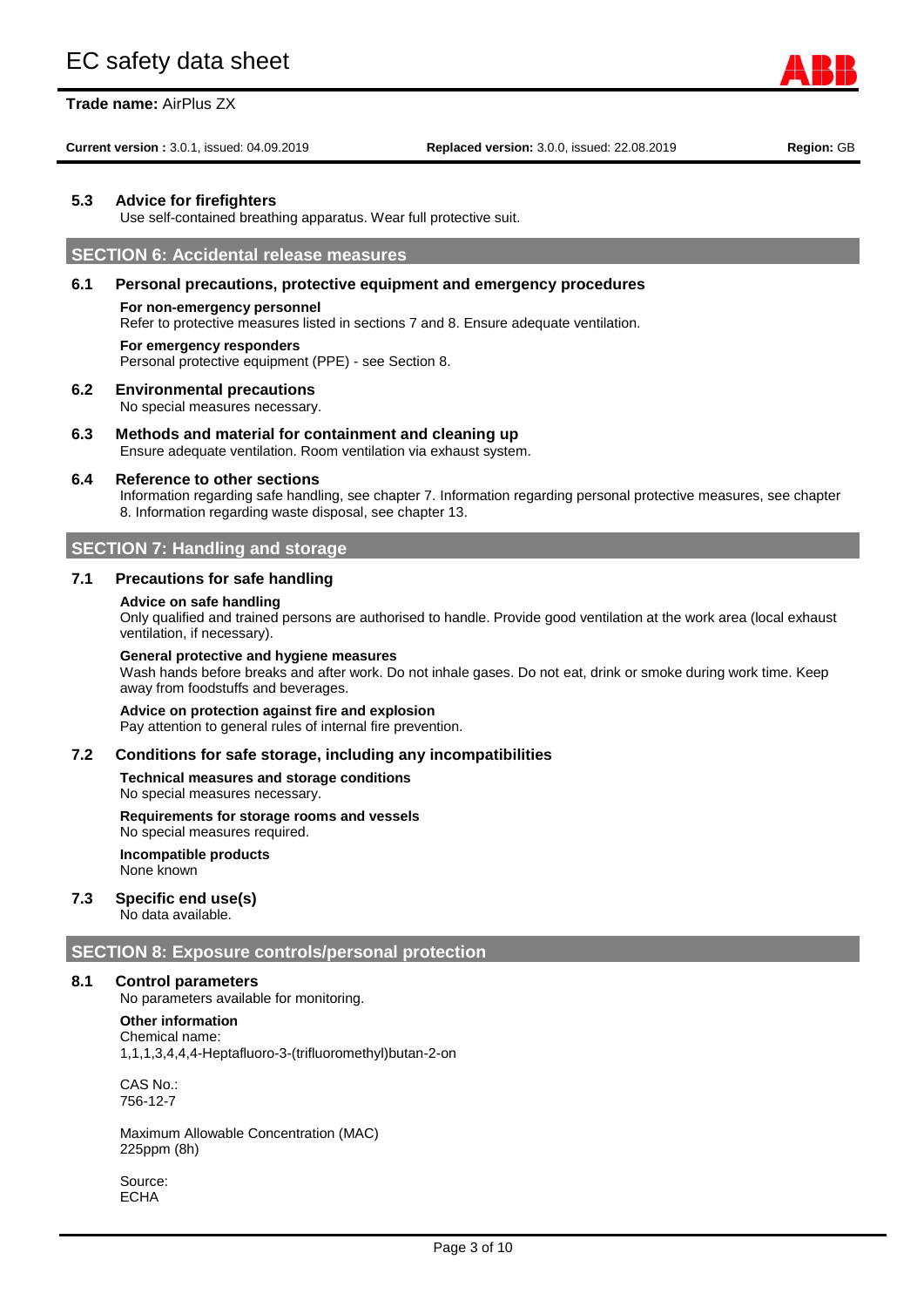**8.2 Exposure controls**

No data available.

**Respiratory protection** No special measures required.

**Eye / face protection**

**Hand protection**

No data available.

No special measures required.

No special measures required. **Environmental exposure controls**

**Current version :** 3.0.1, issued: 04.09.2019 **Replaced version:** 3.0.0, issued: 22.08.2019 **Region:** GB

**Appropriate engineering controls**

**Personal protective equipment**

#### **Upper flammability or explosive limits**

| Page 4 of 10 |  |  |
|--------------|--|--|

| 9.1<br>Information on basic physical and chemical properties |                                           |  |  |  |
|--------------------------------------------------------------|-------------------------------------------|--|--|--|
| <b>Form/Colour</b>                                           |                                           |  |  |  |
| gas type                                                     |                                           |  |  |  |
| <b>Odour</b>                                                 |                                           |  |  |  |
| No data available                                            |                                           |  |  |  |
| <b>Odour threshold</b>                                       |                                           |  |  |  |
| No data available                                            |                                           |  |  |  |
| pH value                                                     |                                           |  |  |  |
| Not relevant                                                 |                                           |  |  |  |
| <b>Boiling point / boiling range</b>                         |                                           |  |  |  |
| Value<br>Reference substance                                 | $\overline{C}$<br>26.9<br>CAS 756-12-7    |  |  |  |
| Source                                                       | supplier                                  |  |  |  |
| Melting point / melting range                                |                                           |  |  |  |
| Value                                                        | $\overline{C}$<br>$-80$<br>$\overline{a}$ |  |  |  |
| Reference substance                                          | CAS 756-12-7                              |  |  |  |
| Source                                                       | supplier                                  |  |  |  |
| Decomposition point / decomposition range                    |                                           |  |  |  |
| Not applicable                                               |                                           |  |  |  |
| Source                                                       | supplier                                  |  |  |  |
|                                                              |                                           |  |  |  |
| <b>Flash point</b>                                           |                                           |  |  |  |
| Source                                                       | supplier                                  |  |  |  |
| <b>Auto-ignition temperature</b>                             |                                           |  |  |  |
| Source                                                       | supplier                                  |  |  |  |
| Comments                                                     | Product is not selfigniting.              |  |  |  |
| <b>Oxidising properties</b>                                  |                                           |  |  |  |
| Not applicable                                               |                                           |  |  |  |
| <b>Explosive properties</b>                                  |                                           |  |  |  |
| Product does not present an explosion hazard.                |                                           |  |  |  |
| <b>Flammability (solid, gas)</b>                             |                                           |  |  |  |
| not flammable                                                |                                           |  |  |  |
| Source                                                       | supplier                                  |  |  |  |



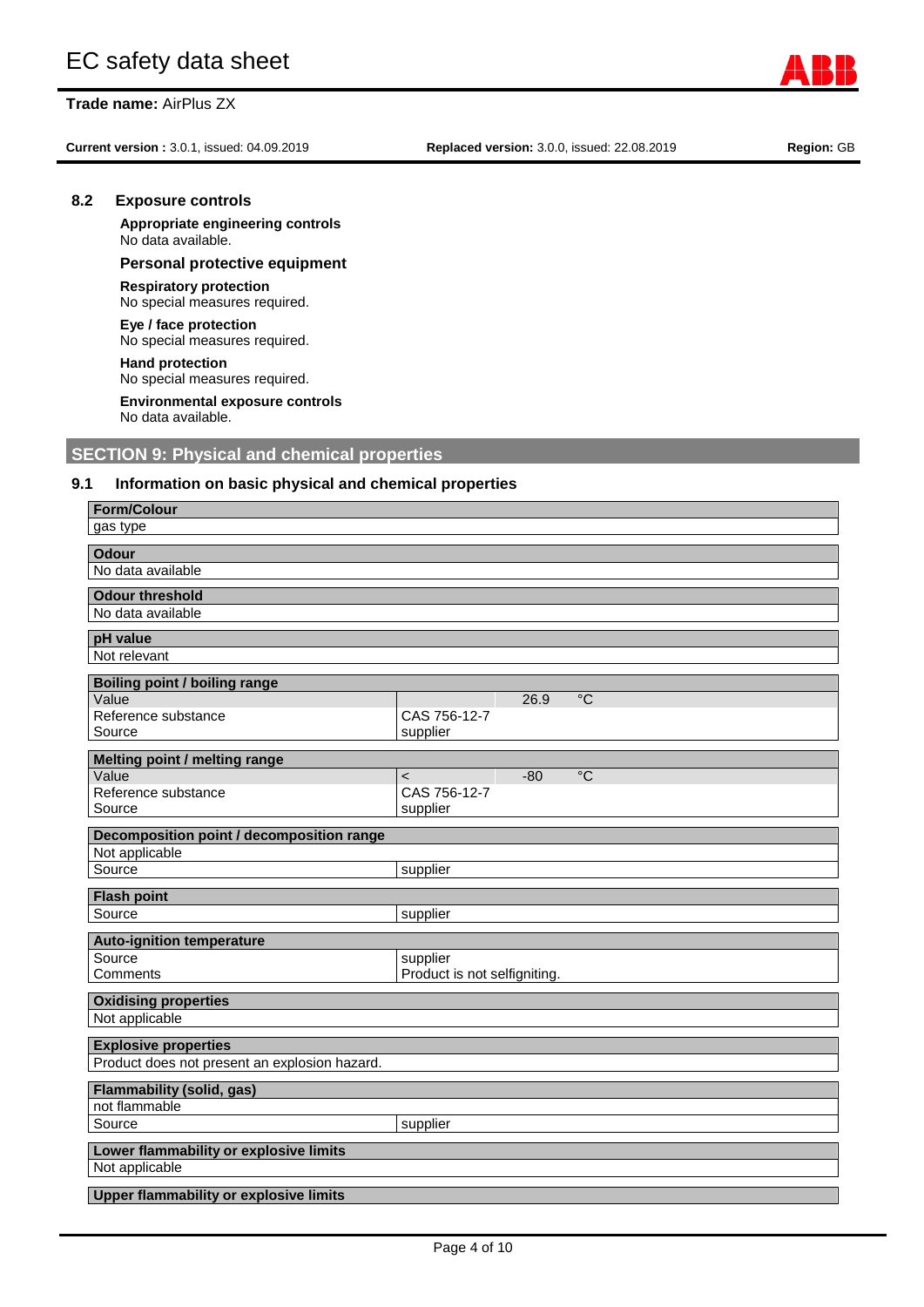**Current version :** 3.0.1, issued: 04.09.2019 **Replaced version:** 3.0.0, issued: 22.08.2019 **Region:** GB

| Vapour pressure                                                       |              |          |                    |           |  |
|-----------------------------------------------------------------------|--------------|----------|--------------------|-----------|--|
| Value                                                                 |              | 94.3     | kPa                |           |  |
| Reference temperature                                                 |              | 25       | $^{\circ}C$        |           |  |
| Reference substance                                                   | CAS 756-12-7 |          |                    |           |  |
| Source                                                                | supplier     |          |                    |           |  |
| <b>Vapour density</b>                                                 |              |          |                    |           |  |
| $\overline{\text{Value}}$                                             |              | 9.2      |                    |           |  |
| Reference substance                                                   | CAS 756-12-7 |          |                    |           |  |
| Source                                                                | supplier     |          |                    |           |  |
| <b>Evaporation rate</b>                                               |              |          |                    |           |  |
| Value                                                                 | $\geq$       | 50       |                    |           |  |
| Reference substance                                                   | CAS 756-12-7 |          |                    |           |  |
| Source                                                                | supplier     |          |                    |           |  |
| <b>Relative density</b>                                               |              |          |                    |           |  |
| Value                                                                 |              | 1.561    |                    |           |  |
| Reference substance                                                   | CAS 756-12-7 |          |                    |           |  |
| Source                                                                | supplier     |          |                    |           |  |
| <b>Density</b>                                                        |              |          |                    |           |  |
| Value                                                                 |              | 1.561    | g/ml               |           |  |
| Reference temperature                                                 |              | 20       | °C                 |           |  |
| Reference substance                                                   | CAS 756-12-7 |          |                    |           |  |
| Source                                                                | supplier     |          |                    |           |  |
| Solubility in water                                                   |              |          |                    |           |  |
| Not applicable                                                        |              |          |                    |           |  |
|                                                                       |              |          |                    |           |  |
| Solubility(ies)                                                       |              |          |                    |           |  |
| Not applicable                                                        |              |          |                    |           |  |
| <b>Partition coefficient: n-octanol/water</b>                         |              |          |                    |           |  |
| No   Substance name                                                   |              | CAS no.  |                    | EC no.    |  |
| 1,1,1,3,4,4,4-heptafluoro-3-(trifluoromethyl)butan-2-<br>$\mathbf{1}$ |              | 756-12-7 |                    | 690-995-3 |  |
| one<br>log Pow                                                        |              |          | 1.82               |           |  |
| with reference to                                                     | CAS 756-12-7 |          |                    |           |  |
| Method                                                                | QSAR         |          |                    |           |  |
| Source                                                                | <b>ECHA</b>  |          |                    |           |  |
|                                                                       |              |          |                    |           |  |
| <b>Viscosity</b><br>Value                                             |              | 0.41     | mm <sup>2</sup> /s |           |  |
| Reference temperature                                                 |              | $\Omega$ | $^{\circ}C$        |           |  |
| Type                                                                  | kinematic    |          |                    |           |  |
|                                                                       | CAS 756-12-7 |          |                    |           |  |
|                                                                       |              |          |                    |           |  |
| Reference substance<br>Source                                         | supplier     |          |                    |           |  |

**Other information** No data available.

# **SECTION 10: Stability and reactivity**

# **10.1 Reactivity**

Dangerous reactions are not expected if the product is handled according to its intended use.

# **10.2 Chemical stability**

Stable under recommended storage and handling conditions (See section 7).

# **10.3 Possibility of hazardous reactions**

No dangerous reactions known.

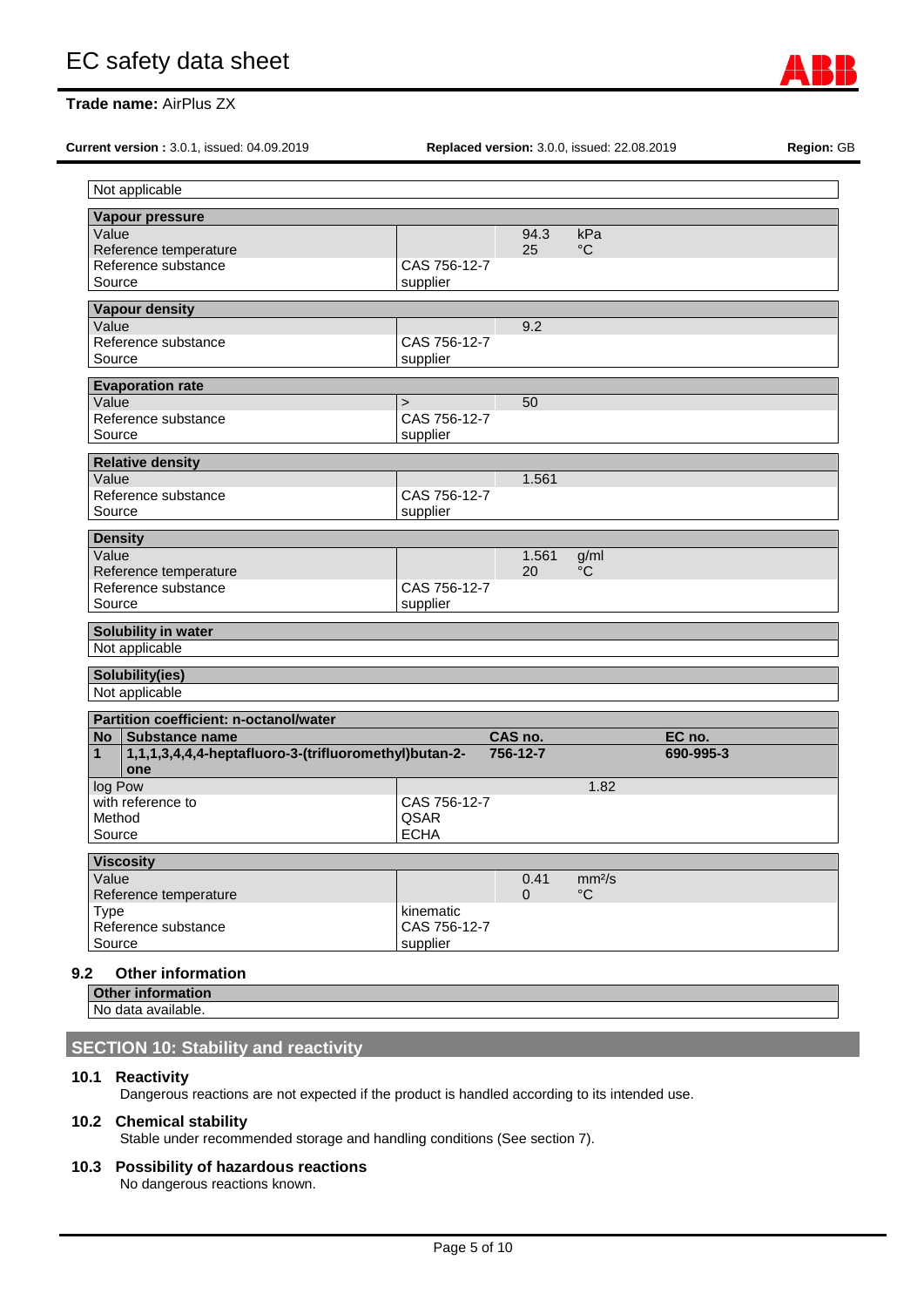**Current version :** 3.0.1, issued: 04.09.2019 **Replaced version:** 3.0.0, issued: 22.08.2019 **Region:** GB

- **10.4 Conditions to avoid** None known
- **10.5 Incompatible materials** None known.
- **10.6 Hazardous decomposition products** No data available.

# **SECTION 11: Toxicological information**

# **11.1 Information on toxicological effects**

|                | <b>Acute oral toxicity</b>                             |                     |          |                |                  |
|----------------|--------------------------------------------------------|---------------------|----------|----------------|------------------|
| <b>No</b>      | <b>Substance name</b>                                  |                     | CAS no.  |                | EC no.           |
| $\mathbf{1}$   | 1,1,1,3,4,4.4-heptafluoro-3-(trifluoromethyl)butan-2-  |                     | 756-12-7 |                | 690-995-3        |
|                | one                                                    |                     |          |                |                  |
| LD50           |                                                        | $\geq$              |          | 2000           | mg/kg bodyweight |
| Species        |                                                        | rat                 |          |                |                  |
| Method         |                                                        | OECD <sub>425</sub> |          |                |                  |
| Source         |                                                        | <b>ECHA</b>         |          |                |                  |
|                | <b>Acute dermal toxicity</b>                           |                     |          |                |                  |
| No.            | <b>Substance name</b>                                  |                     | CAS no.  |                | EC no.           |
| 1              | 1,1,1,3,4,4,4-heptafluoro-3-(trifluoromethyl)butan-2-  |                     | 756-12-7 |                | 690-995-3        |
|                | one                                                    |                     |          |                |                  |
| LD50           |                                                        | $\geq$              |          | 2000           | mg/kg bodyweight |
| <b>Species</b> |                                                        | rat                 |          |                |                  |
| Method         |                                                        | OECD 402            |          |                |                  |
| Source         |                                                        | <b>ECHA</b>         |          |                |                  |
|                | <b>Acute inhalational toxicity</b>                     |                     |          |                |                  |
| No             | Substance name                                         |                     | CAS no.  |                | EC no.           |
| $\mathbf{1}$   | 1,1,1,3,4,4,4-heptafluoro-3-(trifluoromethyl)butan-2-  |                     | 756-12-7 |                | 690-995-3        |
|                | one                                                    |                     |          |                |                  |
| <b>LC50</b>    |                                                        | 148                 |          | 213            | mq/l             |
|                | Duration of exposure                                   |                     |          | $\overline{4}$ | h                |
|                | State of aggregation                                   | Vapour              |          |                |                  |
| Species        |                                                        | rat                 |          |                |                  |
| Method         |                                                        | OECD 403            |          |                |                  |
| Source         |                                                        | <b>ECHA</b>         |          |                |                  |
|                | <b>Skin corrosion/irritation</b>                       |                     |          |                |                  |
| No             | <b>Substance name</b>                                  |                     | CAS no.  |                | EC no.           |
| $\mathbf{1}$   | 1,1,1,3,4,4,4-heptafluoro-3-(trifluoromethyl)butan-2-  |                     | 756-12-7 |                | 690-995-3        |
|                | one                                                    |                     |          |                |                  |
| Method         |                                                        | OECD 404            |          |                |                  |
| Source         |                                                        | <b>ECHA</b>         |          |                |                  |
|                | Evaluation                                             | non-irritant        |          |                |                  |
|                |                                                        |                     |          |                |                  |
| <b>No</b>      | Serious eye damage/irritation<br><b>Substance name</b> |                     | CAS no.  |                | EC no.           |
| 1              | 1,1,1,3,4,4,4-heptafluoro-3-(trifluoromethyl)butan-2-  |                     | 756-12-7 |                | 690-995-3        |
|                | one                                                    |                     |          |                |                  |
| Method         |                                                        | <b>OECD 405</b>     |          |                |                  |
| Source         |                                                        | <b>ECHA</b>         |          |                |                  |
|                | Evaluation                                             | non-irritant        |          |                |                  |
|                | Respiratory or skin sensitisation                      |                     |          |                |                  |
| No             | Substance name                                         |                     | CAS no.  |                | EC no.           |
| $\mathbf{1}$   | 1,1,1,3,4,4,4-heptafluoro-3-(trifluoromethyl)butan-2-  |                     | 756-12-7 |                | 690-995-3        |
|                | one                                                    |                     |          |                |                  |
|                | Route of exposure                                      | Skin                |          |                |                  |
| <b>Species</b> |                                                        | mouse               |          |                |                  |
|                |                                                        |                     |          |                |                  |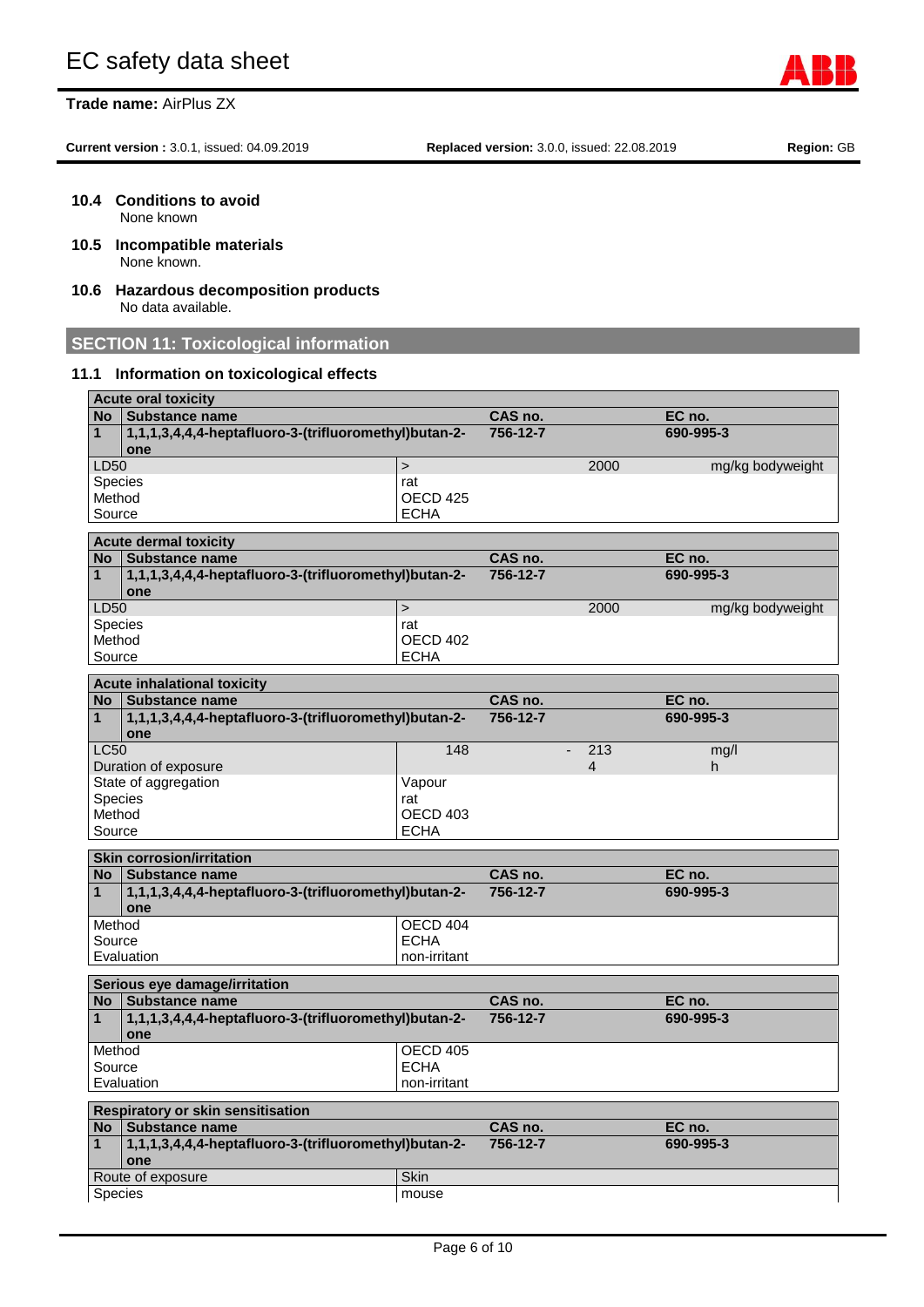| Current version: 3.0.1, issued: 04.09.2019                                   |                     | Replaced version: 3.0.0, issued: 22.08.2019 |           |           |  |
|------------------------------------------------------------------------------|---------------------|---------------------------------------------|-----------|-----------|--|
| Method                                                                       | OECD 429            |                                             |           |           |  |
| Source                                                                       | <b>ECHA</b>         |                                             |           |           |  |
| Evaluation                                                                   | non-sensitizing     |                                             |           |           |  |
|                                                                              |                     |                                             |           |           |  |
| <b>Germ cell mutagenicity</b><br>No data available                           |                     |                                             |           |           |  |
| <b>Reproduction toxicity</b><br>No data available                            |                     |                                             |           |           |  |
|                                                                              |                     |                                             |           |           |  |
| <b>Carcinogenicity</b><br>No data available                                  |                     |                                             |           |           |  |
| <b>STOT - single exposure</b>                                                |                     |                                             |           |           |  |
| No data available                                                            |                     |                                             |           |           |  |
| <b>STOT - repeated exposure</b><br>No Substance name                         |                     | CAS no.                                     |           | EC no.    |  |
| 1,1,1,3,4,4,4-heptafluoro-3-(trifluoromethyl)butan-2-<br>$\mathbf{1}$        |                     | 756-12-7                                    |           | 690-995-3 |  |
| one                                                                          |                     |                                             |           |           |  |
| Route of exposure<br><b>NOAEC</b>                                            | inhalational        |                                             |           |           |  |
| Duration of exposure                                                         | appr.               |                                             | 3000<br>6 | ppm<br>h. |  |
| Species                                                                      | rats (male/female)  |                                             |           |           |  |
| Method                                                                       | OECD 412            |                                             |           |           |  |
| Source                                                                       | <b>ECHA</b>         |                                             |           |           |  |
| <b>Aspiration hazard</b>                                                     |                     |                                             |           |           |  |
|                                                                              |                     |                                             |           |           |  |
|                                                                              |                     |                                             |           |           |  |
| No data available                                                            |                     |                                             |           |           |  |
|                                                                              |                     |                                             |           |           |  |
| <b>SECTION 12: Ecological information</b>                                    |                     |                                             |           |           |  |
| 12.1 Toxicity                                                                |                     |                                             |           |           |  |
| <b>Toxicity to fish (acute)</b>                                              |                     |                                             |           |           |  |
| No data available                                                            |                     |                                             |           |           |  |
|                                                                              |                     |                                             |           |           |  |
| <b>Toxicity to fish (chronic)</b><br>No data available                       |                     |                                             |           |           |  |
|                                                                              |                     |                                             |           |           |  |
| <b>Toxicity to Daphnia (acute)</b>                                           |                     |                                             |           |           |  |
| No <sub>1</sub><br><b>Substance name</b>                                     |                     | CAS no.                                     |           | EC no.    |  |
| 1,1,1,3,4,4,4-heptafluoro-3-(trifluoromethyl)butan-2-<br>$\mathbf{1}$<br>one |                     | 756-12-7                                    |           | 690-995-3 |  |
| <b>EC50</b>                                                                  |                     |                                             | 39        | mg/l      |  |
| Duration of exposure                                                         |                     |                                             | 48        | h.        |  |
| Species                                                                      | Daphnia magna       |                                             |           |           |  |
| Method                                                                       | OECD <sub>202</sub> |                                             |           |           |  |
| Source                                                                       | <b>ECHA</b>         |                                             |           |           |  |
|                                                                              |                     |                                             |           |           |  |
| <b>Toxicity to Daphnia (chronic)</b>                                         |                     |                                             |           |           |  |
| No data available                                                            |                     |                                             |           |           |  |
| <b>Toxicity to algae (acute)</b>                                             |                     |                                             |           |           |  |
| No data available                                                            |                     |                                             |           |           |  |
| <b>Toxicity to algae (chronic)</b>                                           |                     |                                             |           |           |  |
| No Substance name                                                            |                     | CAS no.                                     |           | EC no.    |  |
| 1,1,1,3,4,4,4-heptafluoro-3-(trifluoromethyl)butan-2-<br>1<br>one            |                     | 756-12-7                                    |           | 690-995-3 |  |
| <b>EC50</b>                                                                  |                     |                                             | 98        | mg/l      |  |
| Duration of exposure                                                         |                     |                                             | 72        | h.        |  |
| Species                                                                      |                     | Pseudokirchneriella subcapitata             |           |           |  |
| Method                                                                       | OECD <sub>201</sub> |                                             |           |           |  |
| Source                                                                       | <b>ECHA</b>         |                                             |           |           |  |

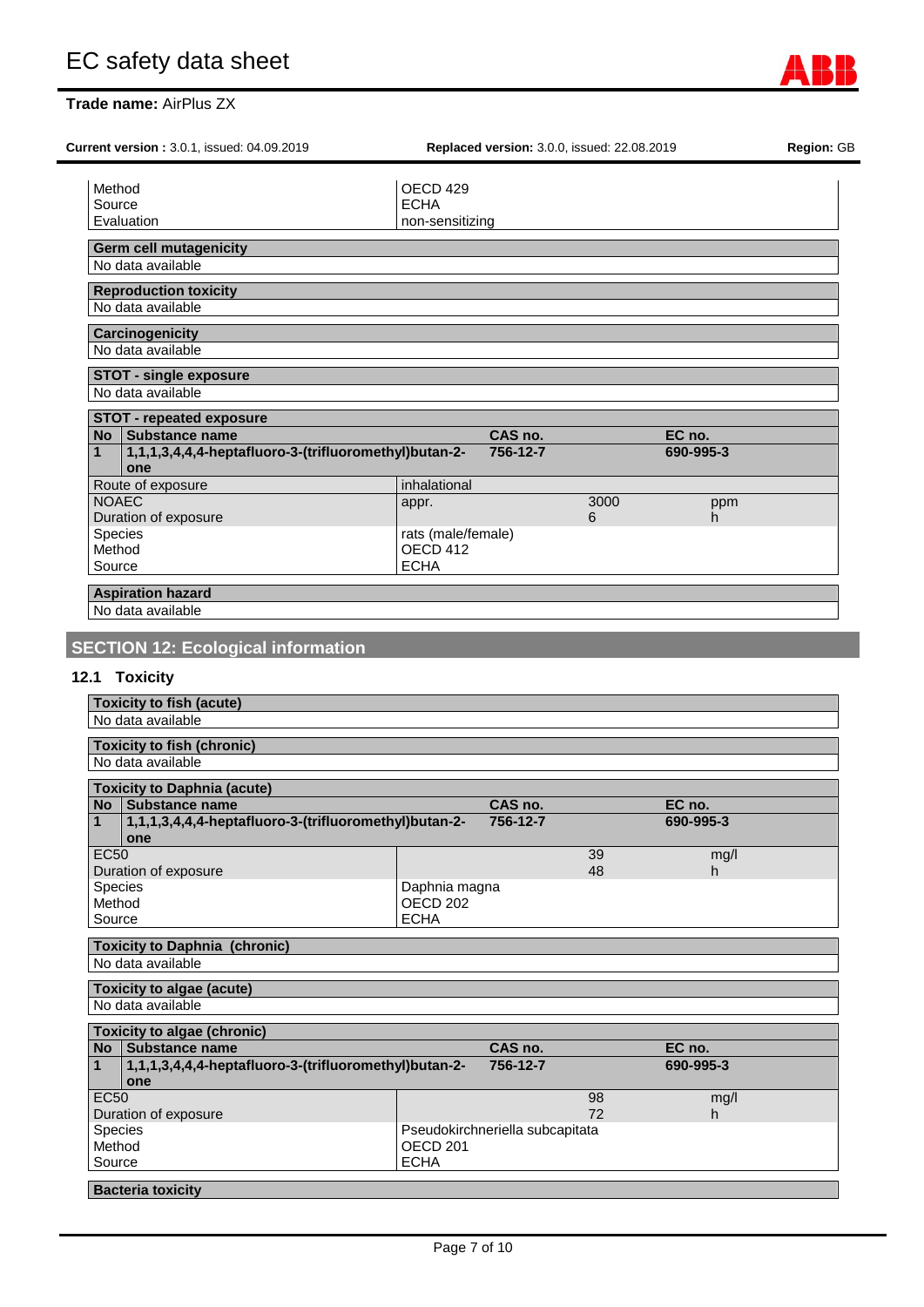# **Trade name:** AirPlus ZX

**Current version :** 3.0.1, issued: 04.09.2019 **Replaced version:** 3.0.0, issued: 22.08.2019 **Region:** GB

No data available

#### **12.2 Persistence and degradability**

|                         | <b>Biodegradability</b>                               |                           |          |    |               |  |
|-------------------------|-------------------------------------------------------|---------------------------|----------|----|---------------|--|
| <b>No</b>               | Substance name                                        |                           | CAS no.  |    | EC no.        |  |
| $\overline{\mathbf{1}}$ | 1,1,1,3,4,4,4-heptafluoro-3-(trifluoromethyl)butan-2- |                           | 756-12-7 |    | 690-995-3     |  |
|                         | one                                                   |                           |          |    |               |  |
| Type                    |                                                       | aerobic biodegradation    |          |    |               |  |
| Value                   |                                                       | appr.                     |          |    | $\frac{0}{0}$ |  |
| Duration                |                                                       |                           |          | 28 | day(s)        |  |
| Method                  |                                                       | <b>OECD 301 D</b>         |          |    |               |  |
| Source                  |                                                       | <b>ECHA</b>               |          |    |               |  |
|                         | Evaluation                                            | not readily biodegradable |          |    |               |  |

#### **12.3 Bioaccumulative potential**

|           | <b>Partition coefficient: n-octanol/water</b>         |              |           |  |  |
|-----------|-------------------------------------------------------|--------------|-----------|--|--|
| <b>No</b> | Substance name                                        | CAS no.      | EC no.    |  |  |
|           | 1,1,1,3,4,4,4-heptafluoro-3-(trifluoromethyl)butan-2- | 756-12-7     | 690-995-3 |  |  |
|           | one                                                   |              |           |  |  |
| log Pow   |                                                       | 1.82         |           |  |  |
|           | with reference to                                     | CAS 756-12-7 |           |  |  |
| Method    |                                                       | QSAR         |           |  |  |
| Source    |                                                       | <b>ECHA</b>  |           |  |  |

#### **12.4 Mobility in soil**

No data available.

#### **12.5 Results of PBT and vPvB assessment**

| Results of PBT and vPvB assessment |                                             |  |  |  |
|------------------------------------|---------------------------------------------|--|--|--|
| I PBT assessment                   | The product is not considered to be a PBT.  |  |  |  |
| vPvB assessment                    | The product is not considered to be a vPvB. |  |  |  |

#### **12.6 Other adverse effects**

No data available.

### **SECTION 13: Disposal considerations**

# **13.1 Waste treatment methods**

#### **Product**

Dispose of according to all applicable regulations upon consultation of the local competent authorities and the disposer in a suitable and authorised disposal facility.

Allocation of a waste code number, according to the European Waste Catalogue, should be carried out in agreement with the regional waste disposal company.

#### **Packaging**

Residuals must be removed from packaging and when emptied completely disposed of in accordance with the regulations for waste removal. Incompletely emptied packaging must be disposed of in the form of disposal specified by the regional disposer.

#### **SECTION 14: Transport information**

#### **14.1 Transport ADR/RID/ADN**

The product is not subject to ADR/RID/ADN regulations.

#### **14.2 Transport IMDG**

The product is not subject to IMDG regulations.

#### **14.3 Transport ICAO-TI / IATA**

The product is not subject to ICAO-TI / IATA regulations.

#### **14.4 Other information** No data available.

**14.5 Environmental hazards**

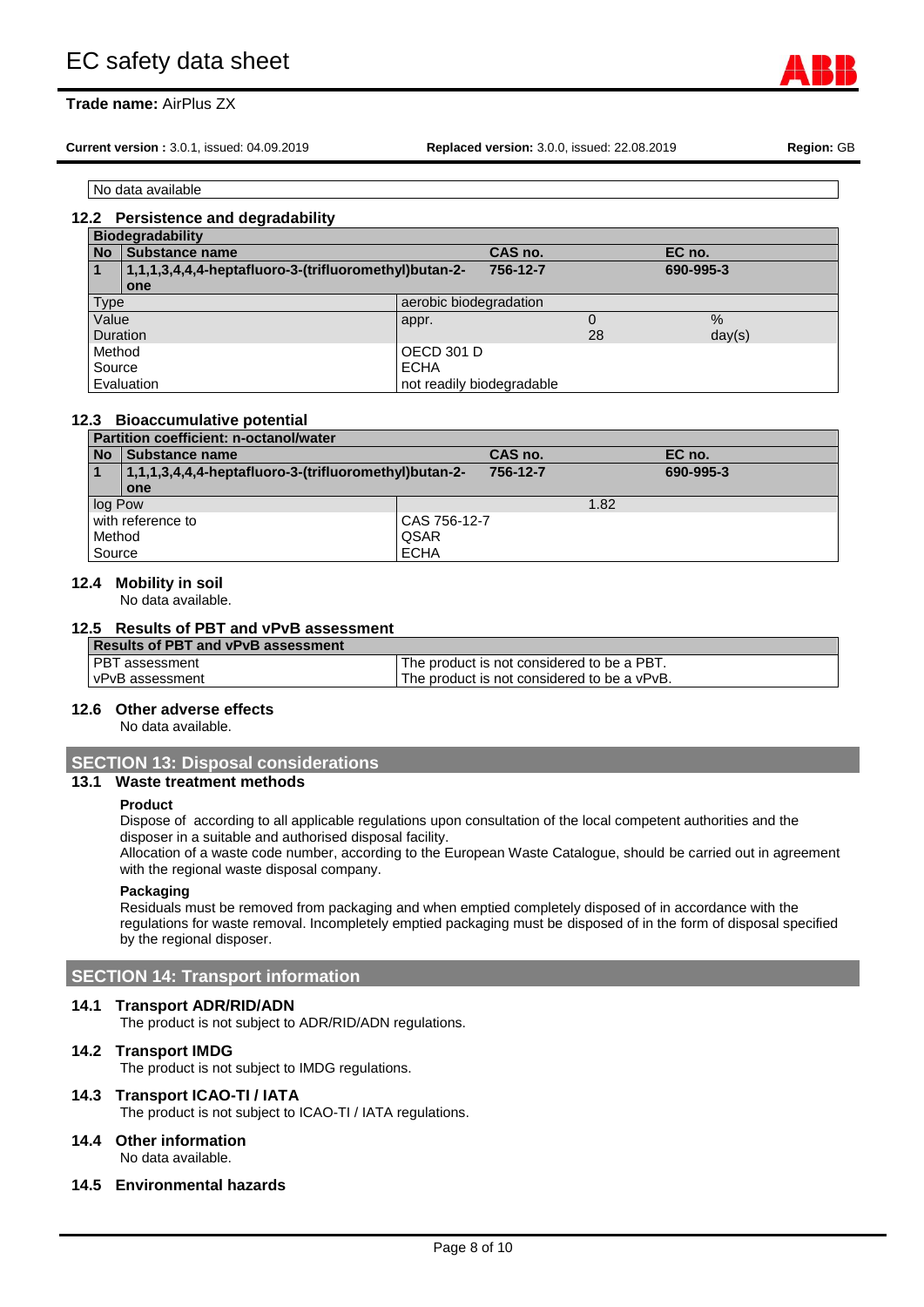**Trade name:** AirPlus ZX

**Current version :** 3.0.1, issued: 04.09.2019 **Replaced version:** 3.0.0, issued: 22.08.2019 **Region:** GB

Page 9 of 10

Information on environmental hazards, if relevant, please see 14.1 - 14.3.

- **14.6 Special precautions for user** No data available.
- **14.7 Transport in bulk according to Annex II of Marpol and the IBC Code** Not relevant

#### **SECTION 15: Regulatory information**

# **15.1 Safety, health and environmental regulations/legislation specific for the substance or mixture EU regulations**

**Regulation (EC) No 1907/2006 (REACH) Annex XIV (List of substances subject to authorisation)** 

According to the data available and/or specifications supplied by upstream suppliers, this product does not contain any substances considered as substances requiring authorisation as listed on Annex XIV of the REACH regulation (EC) 1907/2006.

#### **REACH candidate list of substances of very high concern (SVHC) for authorisation**

According to available data and the information provided by preliminary suppliers, the product does not contain substances that are considered substances meeting the criteria for inclusion in annex XIV (List of Substances Subject to Authorisation) as laid down in Article 57 and article 59 of REACH (EC) 1907/2006.

**Regulation (EC) No 1907/2006 (REACH) Annex XVII: RESTRICTIONS ON THE MANUFACTURE, PLACING ON THE MARKET AND USE OF CERTAIN DANGEROUS SUBSTANCES, PREPARATIONS AND ARTICLES**

According to the data available and/or specifications supplied by upstream suppliers, this product does not contain any substances requiring authorisation as listed on Annex XVII of the REACH regulation (EC) 1907/2006.

**Directive 2012/18/EU on the control of major-accident hazards involving dangerous substances** This product is not subject to Part 1 or 2 of Annex I.

#### **15.2 Chemical safety assessment**

A chemical safety assessment has been carried out for the following substance/s in this mixture: CAS no. 756-12-7<br>EC no. 690-995-EC no. 690-995-3

#### **SECTION 16: Other information**

### **Sources of key data used to compile the data sheet:**

EC Directives 2000/39/EC, 2006/15/EC, 2009/161/EU

National Threshold Limit Values of the corresponding countries as amended in each case.

Transport regulations according to ADR, RID, IMDG, IATA as amended in each case.

The data sources used to determine physical, toxic and ecotoxic data, are indicated directly in the corresponding chapter.

Regulation (EC) No 1907/2006 (REACH), 1272/2008 (CLP) as amended in each case.

#### **Full text of the H- and EUH- phrases drawn up in sections 2 and 3 (provided not already drawn up in these sections)**

| H270 | May cause or intensify fire; oxidiser.              |
|------|-----------------------------------------------------|
| H280 | Contains gas under pressure; may explode if heated. |

#### **Notes relating to the identification, classification and labelling of substances and mixtures ((EC) No 1272/2008, Annex VI)**

U When put on the market gases have to be classified as 'Gases under pressure', in one of the groups compressed gas, liquefied gas, refrigerated liquefied gas or dissolved gas. The group depends on the physical state in which the gas is packaged and therefore has to be assigned case by case.

#### **Department issuing safety data sheet**

UMCO GmbH Georg-Wilhelm-Str. 187, D-21107 Hamburg

Tel.: +49 40 / 555 546 300 Fax: +49 40 / 555 546 357 e-mail: umco@umco.de